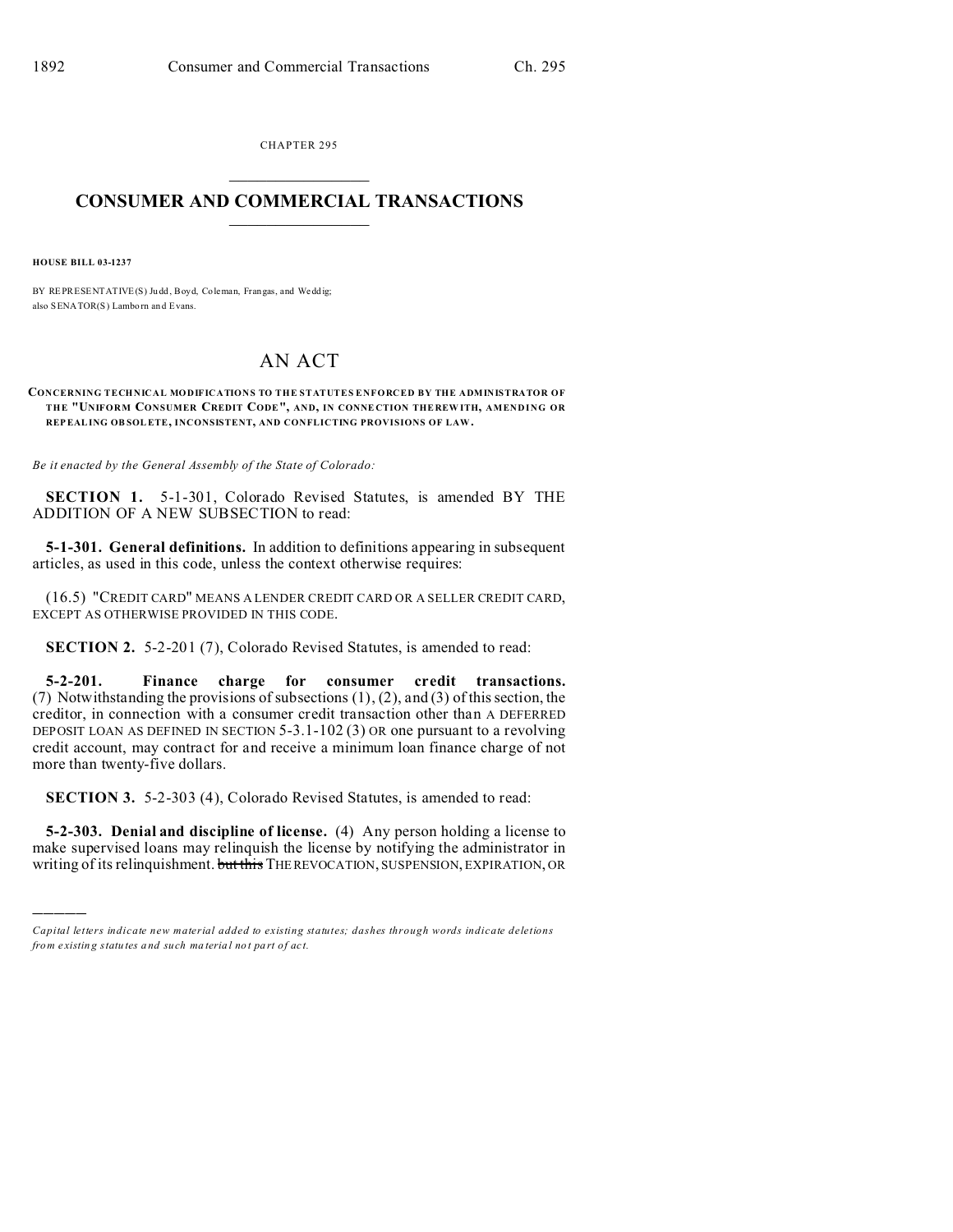relinquishment OF A LICENSE shall not affect the licensee's liability for acts previously committed nor impair the administrator's ability to issue a final agency order or impose discipline against the licensee.

**SECTION 4.** 5-2-304 (2) and (3), Colorado Revised Statutes, are amended to read:

**5-2-304. Records - annual reports - proof of financial responsibility.** (2) On or before June 1 of each year, every licensee shall file with the administrator an annual report in the form prescribed by the administrator relating to all supervised loans made by the licensee, and WHICH REPORT SHALL ALSO DEMONSTRATE SATISFACTORY PROOF OF THE LICENSEE'S FINANCIAL RESPONSIBILITY. AT ALL OTHER TIMES, THE LICENSEE SHALL MAINTAIN satisfactory proof of financial responsibility. The administrator shall consult with comparable officials in other states for the purpose of making the kinds of information required in annual reports uniform among the states. Information contained in annual reports shall be confidential and may be published only in composite form. The administrator may, by rule, determine the types and amounts of financial responsibility deemed to be satisfactory.

(3) If a licensee fails to file the annual report or proof of financial responsibility by July 1, the administrator may impose a penalty of five dollars per day from July 2 to the date the filing is postmarked. However, if a licensee fails to file and pay the appropriate penalty by July 15, OR, AT ALL OTHER TIMES, FAILS TO PROVIDE SATISFACTORY PROOF OF FINANCIAL RESPONSIBILITY WITHIN THIRTY DAYS AFTER RECEIVING NOTICE FROM THE ADMINISTRATOR, its license shall automatically expire.

**SECTION 5.** 5-3-106 (1), Colorado Revised Statutes, as it will become effective July 1, 2003, is amended to read:

**5-3-106. Disclosures for real estate secured consumer credit transactions definition.** (1) With respect to a real estate secured consumer credit transaction PAYABLE IN INSTALLMENTS, other than one pursuant to a revolving credit account, if the creditor credits payments made after the due date as of the date of receipt rather than the date payment was due, the creditor must clearly and conspicuously disclose to the consumer at or before the time that credit is extended the effect of untimely payments using language in substantially the following form:

"The dollar amount of the finance charge disclosed to you for this credit transaction is based upon your payments being received by the creditor on the date payments are due. If your payments are received after the due date, even if received before the date a late fee applies, you may owe additional and substantial money at the end of the credit transaction and there may be little or no reduction of principal. This is due to the accrual of daily interest until a payment is received."

**SECTION 6.** 5-3.1-103, Colorado Revised Statutes, is amended to read:

**5-3.1-103. Written agreement requirements.** Each deferred deposit loan transaction and renewal shall be documented by a written agreement signed by both the lender and consumer. The written agreement shall contain the name of the consumer; the transaction date; the amount of the instrument; the annual percentage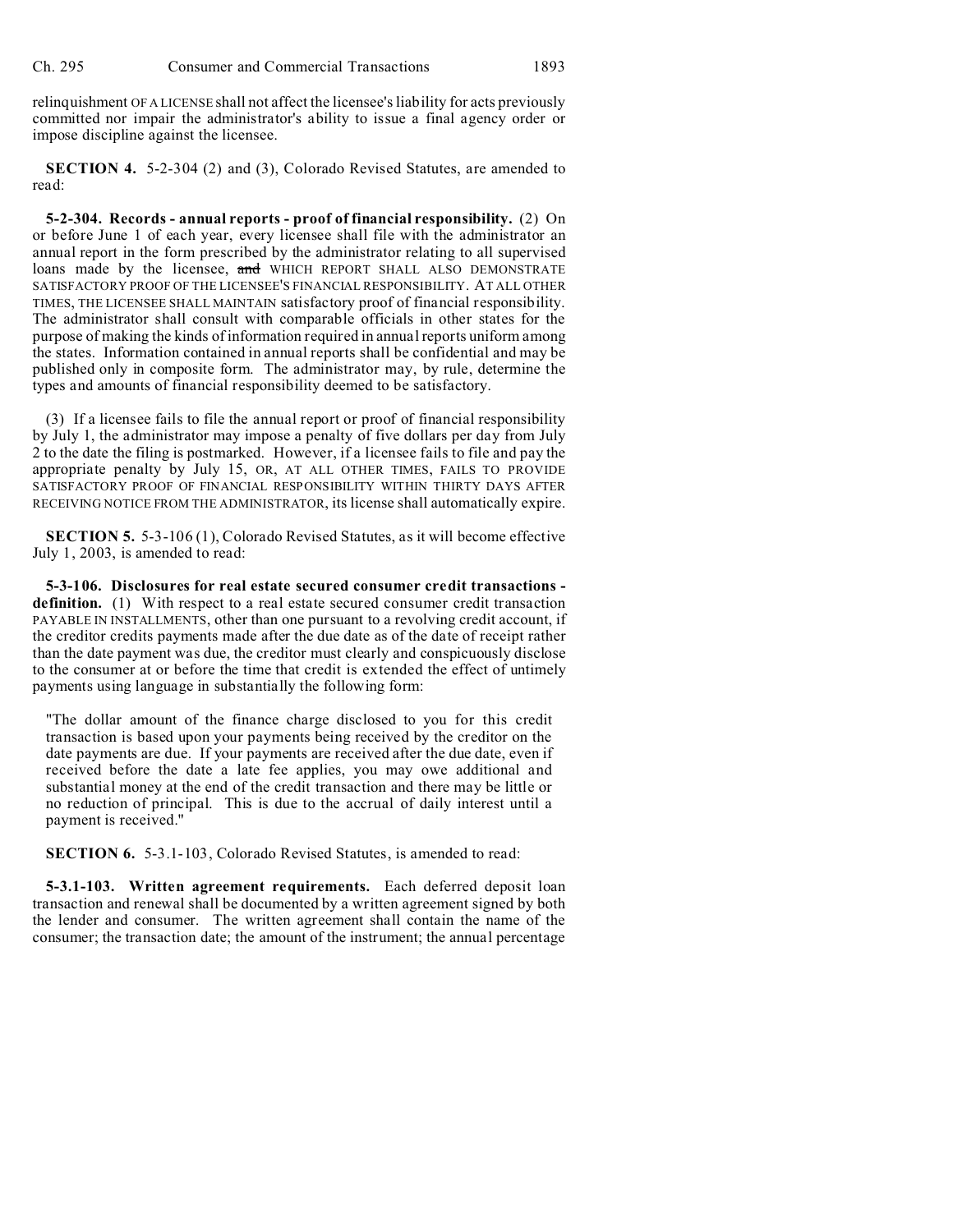rate charged; and a statement of the total amount of finance charges charged, expressed both as a dollar amount and an annual percentage rate; AND THE NAME, ADDRESS, AND TELEPHONE NUMBER OF ANY AGENT OR ARRANGER INVOLVED IN THE TRANSACTION. In addition, the written agreement shall include all disclosures required by section 5-3-101 (2). The written agreement shall set a date, not more than forty days after the loan transaction date, upon which the instrument may be deposited or negotiated.

**SECTION 7.** 5-3.1-113, Colorado Revised Statutes, is amended to read:

**5-3.1-113. Posting of charges.** Any lender offering a deferred deposit loan shall post at any place of business where deferred deposit loans are made a notice of the FINANCE charges imposed for such deferred deposit loans.

**SECTION 8.** 5-3.5-101 (2), Colorado Revised Statutes, is amended to read:

**5-3.5-101. Definitions.** As used in this article, unless the context otherwise requires:

(2) "Covered loan" means a consumer credit  $mortgage$  loan transaction  $imvolving$ SECURED BY property located within this state that is considered a mortgage under section 152 of the federal "Home Ownership and Equity Protection Act of 1994", 15 U.S.C. sec. 1602 (aa), as amended, and regulations adopted pursuant thereto by the federal reserve board, including, without limitation, 12 CFR 226.32, as amended; except that if the total points and fees  $\theta$  and  $\theta$  and  $\theta$  by the obligor at or before closing exceed six percent of the total loan amount, such loan shall be deemed to be a covered loan if the loan TRANSACTION otherwise meets the requirements of this subsection (2).

**SECTION 9.** 5-3.5-102 (1) (a), Colorado Revised Statutes, is amended to read:

**5-3.5-102. Protection of obligors.** (1) A covered loan is subject to the following limitations:

(a) **Limitation on balloon payment.** No covered loan may contain a provision for a scheduled payment that is more than twice as large as the average of earlier REGULARLY scheduled monthly payments, unless such balloon payment becomes due and payable not less than one hundred twenty months after the date of execution of the loan. This prohibition does not apply when the payment schedule is adjusted to account for the seasonal or irregular income of the obligor or if the purpose of the loan is a bridge loan connected with, or related to, the acquisition or construction of a dwelling intended to become the obligor's principal dwelling.

**SECTION 10.** 5-3.5-103 (1) (c), Colorado Revised Statutes, is amended to read:

**5-3.5-103. Restricted acts and practices.** (1) The following acts and practices are prohibited in the making of a covered loan:

(c) **Refinancing within a one-year period.** Within one year after having extended credit subject to  $12$  CFR 226.32 THIS ARTICLE 3.5, no lender shall refinance any COVERED loan subject to 12 CFR 226.32 to the same obligor into another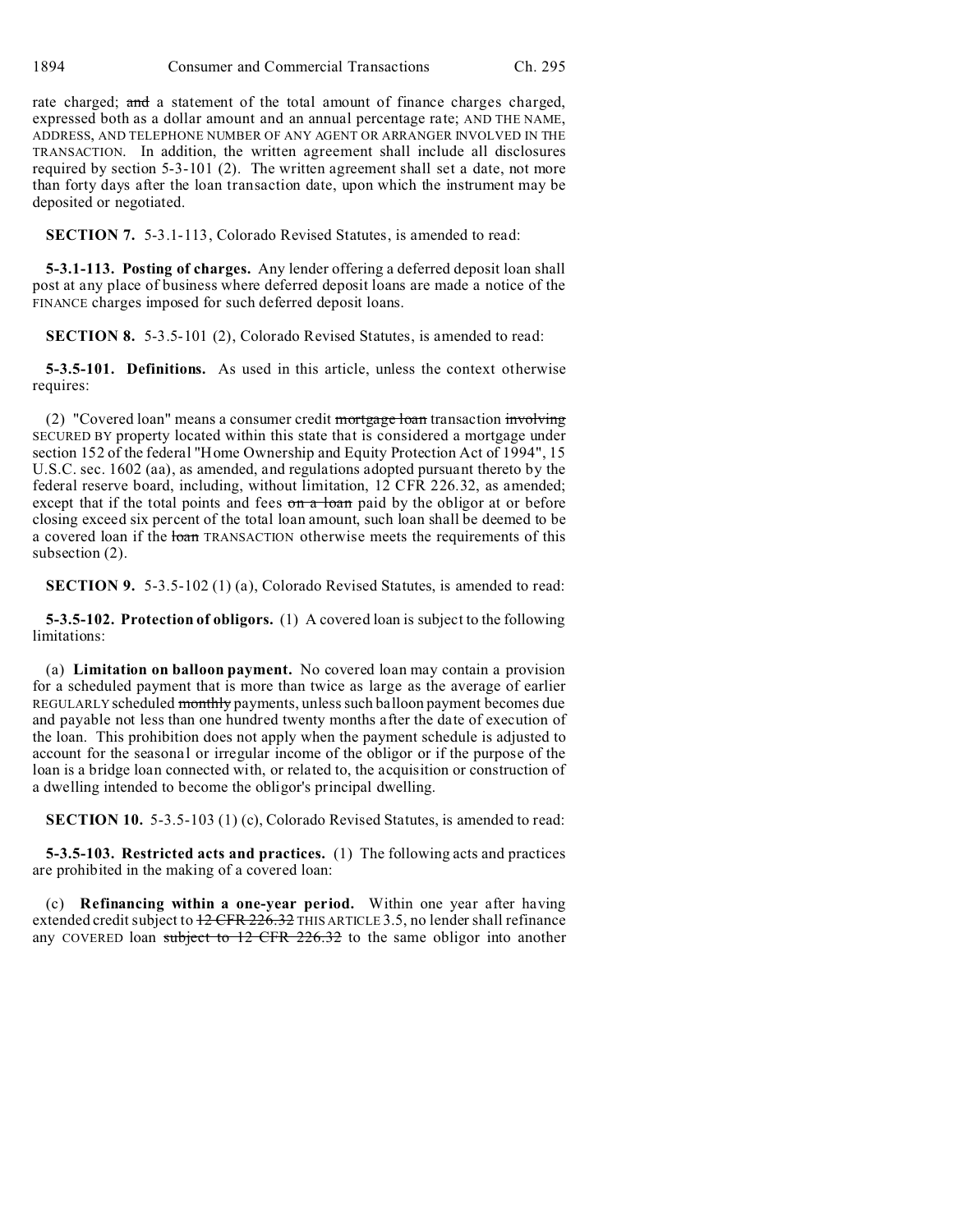COVERED loan subject to 12 CFR 226.32 unless the refinancing is in the obligor's interest. An assignee holding or servicing an extension of mortgage credit subject to 12 CFR 226.32 THIS ARTICLE 3.5 shall not, for the remainder of the one-year period following the date of origination of the credit, refinance any COVERED loan subject to 12 CFR 226.32 to the same obligor into another COVERED loan subject to 12 CFR 226.32 unless the refinancing is in the obligor's interest. A creditor or assignee shall not engage in acts or practices to evade this paragraph (c), including a pattern or practice of arranging for the refinancing of its own loans by affiliated or unaffiliated creditors, or modifying a loan agreement, regardless of whether the existing loan is satisfied and replaced by the new loan, and charging a fee.

**SECTION 11.** 5-4-112 (1), Colorado Revised Statutes, is amended to read:

**5-4-112. Administrative action of commissioner of insurance.** (1) To the extent that the commissioner's responsibility under this article requires, the commissioner of insurance shall promulgate rules in accordance with article 4 of title 24, C.R.S., with respect to insurers, and with respect to refunds described in section 5-4-108, forms, schedules of premium rates and charges described in section 5-4-203, and the commissioner's approval or disapproval thereof and, in case of violation, may make an order for compliance.

**SECTION 12.** 5-4-203, Colorado Revised Statutes, is amended to read:

**5-4-203. Filing and approval of rates and forms.** (1) A creditor may not use a form or a schedule of premium rates or charges, the filing of which is required by this section, if the commissioner of insurance has disapproved the form or schedule and has notified the insurer of the commissioner's disapproval. A creditor may not use a form or schedule unless:

(a) The form or schedule has been on file with the commissioner of insurance for thirty days or has earlier been approved by the commissioner; and

(b) The insurer has complied with this section with respect to the insurance CHARGE IN CONNECTION WITH CREDIT INSURANCE THAT DOES NOT COMPLY WITH SECTION 10-10-109, C.R.S.

(2) Except as provided in subsection  $(3)$  of this section, all policies, certificates of insurance, notices of proposed insurance, applications for insurance, endorsements and riders relating to consumer credit insurance delivered or issued for delivery in this state, and the schedules of premium rates or charges pertaining thereto, shall be filed by the insurer with the commissioner of insurance. Within thirty days after the filing of any form or schedule, the commissioner shall disapprove it if the premium rates or charges are unreasonable in relation to the benefits provided under the form or if the form contains provisions that are unjust, unfair, inequitable, or deceptive or encourage misrepresentation of the coverage or are contrary to any provision of title 10, C.R.S., or of any rule or regulation promulgated thereunder. A premium rate or schedule of premium rates shall be deemed reasonable for all purposes under this code if the rate or schedule produces or reasonably may be expected to produce a ratio of incurred claims to earned premium of not less than forty percent for those insurers under section  $10-10-109$   $(2.5)$  (b), or for those insurers under section  $10-10-109$  (2.5) (c), the premium rate or schedule of premium rates is reasonable in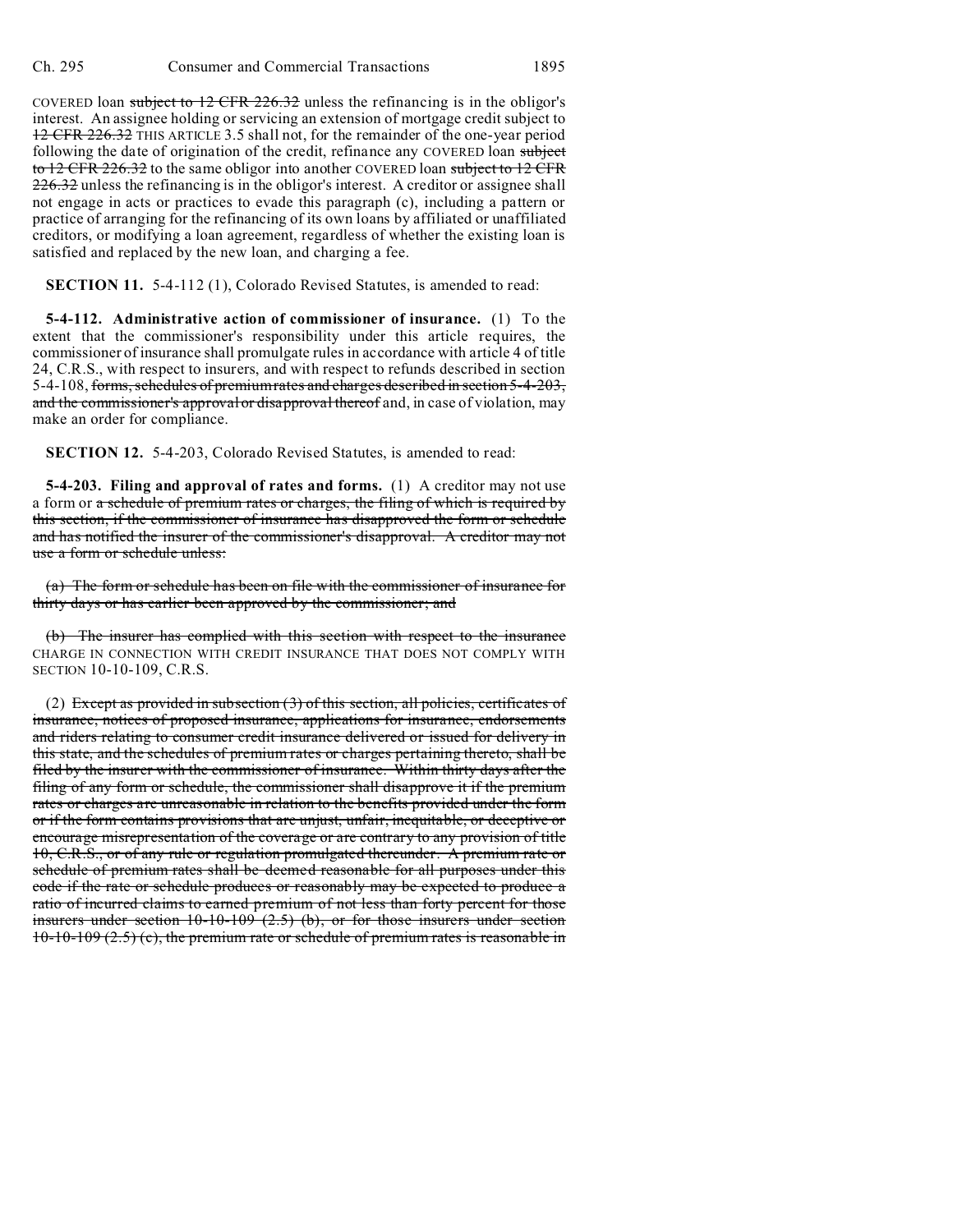relation to the benefits provided and is not excessive, inadequate, or unfairly discriminatory.

(3) If a group policy has been delivered in another state, the forms to be filed by the insurer with the commissioner of insurance are the group certificates and notices of proposed insurance. The commissioner shall approve them if:

(a) They provide the information that would be required if the group policy were delivered in this state; and

(b) The applicable premium rates or charges do not exceed those established by the commissioner's rules or regulations.

**SECTION 13.** 5-5-103 (3), Colorado Revised Statutes, is amended to read:

**5-5-103. Restrictions on deficiency judgments in consumer credit sales.** (3) If the creditor repossesses, with or without the aid of judicial process, or voluntarily accepts surrender of goods that were not the subject of the sale but in which the creditor has a security interest to secure a debt arising from a sale of goods or services or a combined sale of goods and services and the cash price of the sale was two thousand one hundred THREE THOUSAND dollars or less, the parties obligated are not personally liable to the creditor for the unpaid balance of the debt arising from the sale, and the creditor's duty to dispose of the collateral is governed by the provisions on disposition of collateral of the "Uniform Commercial Code" contained in part 6 of article 9 of title 4, C.R.S.

**SECTION 14.** 5-6-104 (1), Colorado Revised Statutes, is amended BY THE ADDITION OF A NEW PARAGRAPH to read:

**5-6-104. Powers of administrator - harmony with federal regulations reliance on rules.** (1) In addition to other powers granted by this code, the administrator, within the limitations provided by law, may:

(j) EXCHANGE INFORMATION WITH ANOTHERGOVERNMENTAL AGENCY OR OFFICIAL THAT HAS REGULATORY AUTHORITY COMPARABLE TO THAT OF THE ADMINISTRATOR, SUBJECT TO AN APPROPRIATE CONFIDENTIALITY AGREEMENT BETWEEN THE ADMINISTRATOR AND THE OTHER AGENCY OR OFFICIAL OR AS OTHERWISE PERMITTED BY LAW. THIS PARAGRAPH (j) SHALL NOT BE CONSTRUED TO ALLOW THE EXCHANGE OF INFORMATION WITH LENDERS OR CREDITORS.

**SECTION 15. Repeal.** 12-14.5-103 (5), Colorado Revised Statutes, is repealed as follows:

**12-14.5-103. Definitions.** As used in this article, unless the context otherwise requires:

 $(5)$  "Surety bond" means a bond issued by a company qualified to issue surety bonds pursuant to title 10, C.R.S.

**SECTION 16.** 12-14.5-104 (1) (a), Colorado Revised Statutes, is amended to read: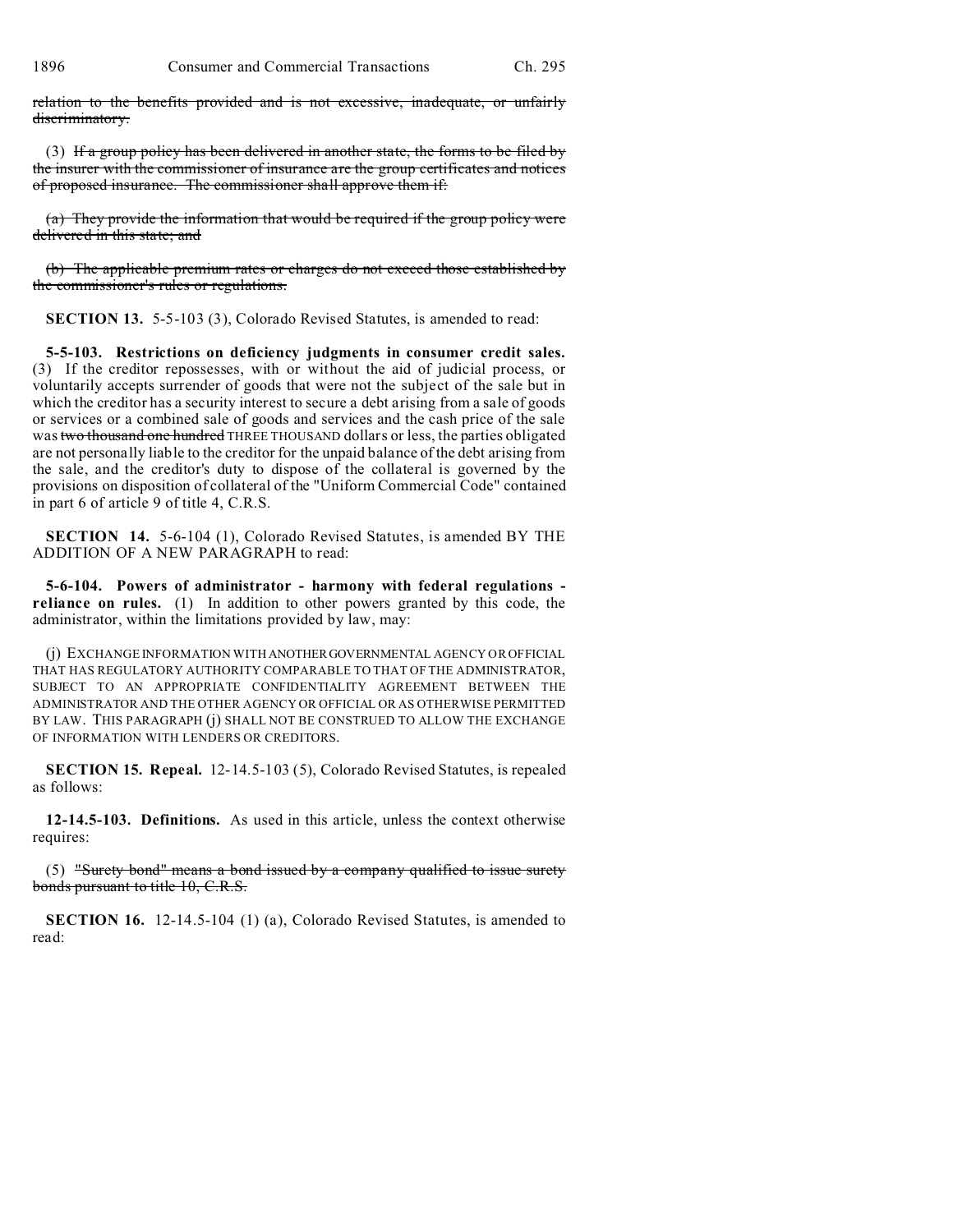**12-14.5-104. Prohibited acts.** (1) A credit services organization, its salespersons, agents, and representatives, and independent contractors who sell or attempt to sell the services of a credit services organization shall not:

(a) Charge or receive any money or other valuable consideration prior to full and complete performance of the services the credit services organization has agreed to perform for the buyer; unless the credit services organization has obtained a surety bond of ten thousand dollars issued by a surety company authorized to do business in this state and is in compliance with the requirements of section 12-14.5-105;

**SECTION 17. Repeal.** 12-14.5-105, Colorado Revised Statutes, is repealed as follows:

**12-14.5-105. Surety bond.** (1) If a credit services organization elects, pursuant to section  $12-14.5-104$  (1) (a), to obtain a surety bond, the following requirements shall be met:

(a) Such surety bond shall be payable to the state of Colorado.

(b) A copy of a current surety bond shall be on file with the office of the secretary of state at all times during which such credit services organization is doing business in this state. Fees shall be established by the secretary of state in accordance with the provisions of section 24-21-104, C.R.S.

(c) If such credit services organization later terminates doing business in this state, it shall file a notice of termination with the secretary of state and maintain a current surety bond for at least six months after the filing of such notice.

**SECTION 18.** 12-14.5-107 (1) (a), (1) (c), and (1) (d), Colorado Revised Statutes, are amended to read:

**12-14.5-107. Content of written disclosure.** (1) The information statement required pursuant to section 12-14.5-106 shall be printed in at least ten-point type and shall include:

(a) The following statements concerning consumer credit reports and consumer credit agencies:

## **"RIGHTS UNDER COLORADO AND FEDERAL LAW**

You have a right to obtain a copy of your credit report from a credit bureau for a small fee. You have a right to dispute inaccurate information by contacting the credit bureau directly. However, you have no right to have accurate information removed from your credit bureau report. Under the federal "Fair Credit Reporting Act", the credit bureau must remove accurate negative information from your report only if it is over 7 years old. Bankruptcy can be reported for 10 years. Even when a debt has been completely repaid, your report can show that it was paid late if that is accurate. You have a right to sue a credit repair company that violates the "Colorado Credit Services Organization Act". This law prohibits deceptive practices by repair companies. The "Colorado Credit Services Organization Act" also gives you a right to cancel your contract for any reason within 5 working days from the date you sign